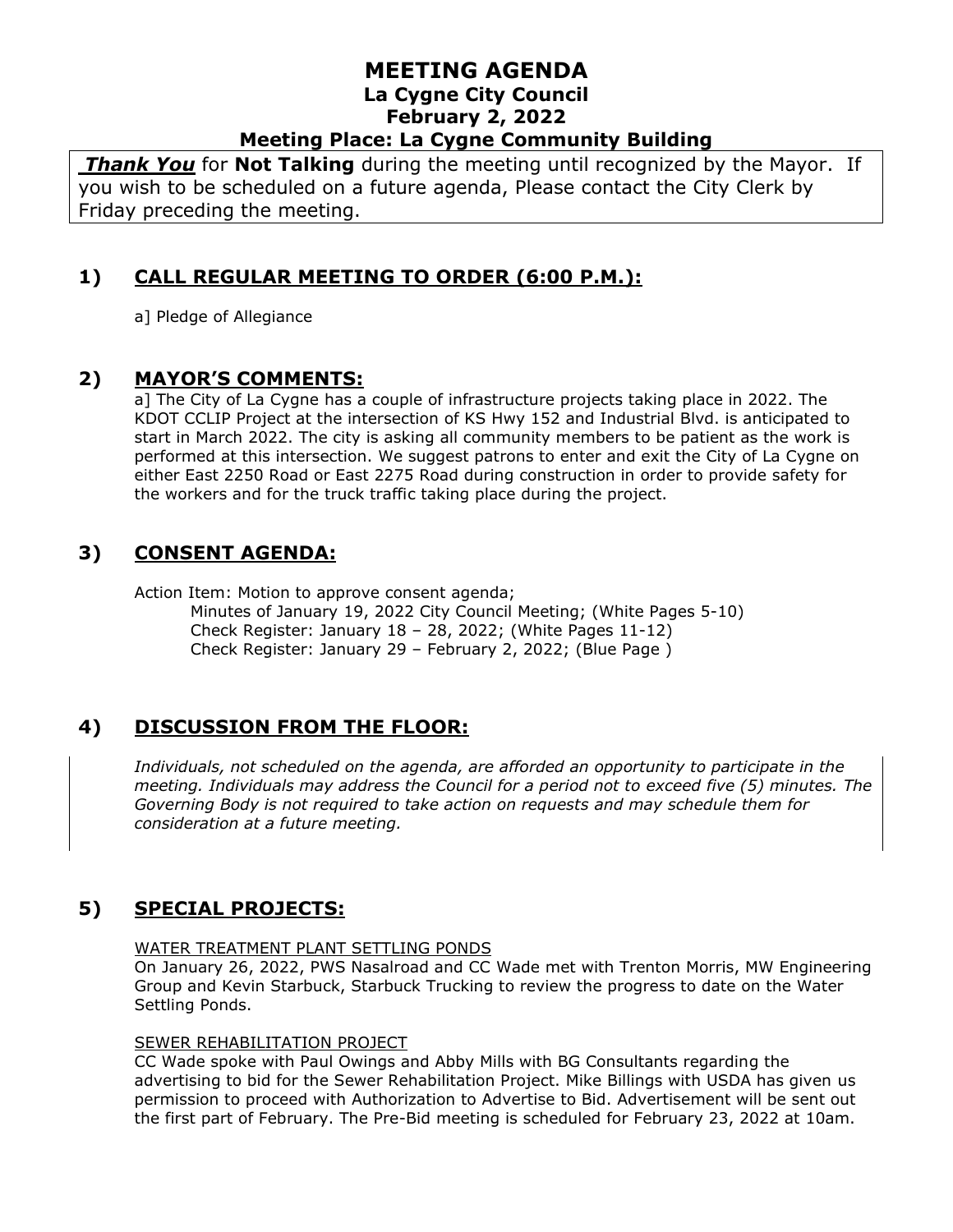### **MEETING AGENDA La Cygne City Council February 2, 2022 Meeting Place: La Cygne Community Building**

#### **5) SPECIAL PROJECTS CONTINUED:**

#### SEWER REHABILITATION PROJECT

Bids will be received and opened on March 9, 2022 at 10am. Bids will be reviewed and then awarded on March 16, 2022.

#### KDOT CLLIP PROJECT

PWS Nasalroad and CC Wade will be meeting with Killough Construction, KDOT and CFS Engineering on Thursday, February 17, 2022. Time will be announced.

#### LA CYGNE FIRE STATION

CC Wade and PWS Nasalroad are still working on the narratives.

#### AMERICAN RESCUE PLAN FUNDS (ARPA)

Final Rule was released by the Treasury. There was a change to the replacing lost public sector revenue. It was changed to a standard allowance for revenue loss or complete a full revenue loss calculator. If the amount of ARPA received is under \$10 million dollars we can elect to apply it under the standard allowance for revenue loss. This category is considered a "standard allowance" and you don't have to use a revenue loss calculator to "justify" the actual revenue loss amount. The allowable activities under this category are broader and require less paperwork. The allowable activities must be provisions of government services or "public purpose". The first filing date for our annual report is April 30, 2022. I would recommend we make a motion to opt in early for the standard allowance for revenue loss of up to \$10 million. Things can change quickly with the Treasury department. The final rule comes in to affect April 1, 2022. The first report is for activity up to March 31, 2022 which is currently just the receipt of the first tranche of funds. Under the revenue loss category we do not have to do Davis-Bacon wage reporting. The estimated timing of the second tranche is May 10, 2022. The Treasury also broadened the water and sewer category adding additional eligible uses including a broader range of lead remediation and stormwater management projects.

*Action needed: Motion to opt-in early for the standard allowance for revenue loss of up to \$10 million.*

#### **6) REPORTS OF CITY OFFICERS:**

- $\checkmark$  City Attorney Burton Harding (Blue Pages)
- $\checkmark$  Police Chief Tina Fenoughty (Blue Pages)
- $\checkmark$  Codes Officer Allison Fox (Blue Pages)
- ✓ Public Works Department Dan Nasalroad (Blue Pages)
- ✓ Fire Chief Dan Nasalroad
- $\checkmark$  City Clerk Jodi Wade (Blue Pages)

# **7) REPORTS OF COUNCIL COMMITTEES:**

- a] Water & Gas --------------------------------------- Danny Curtis --------- Keith Stoker
- b] Street --------------------------------------------- Jerome Mitzner ------ Thomas Capp
	- $\checkmark$  RFOs for Stormwater Master plan review. (4) Packets received to be reviewed by the Committee.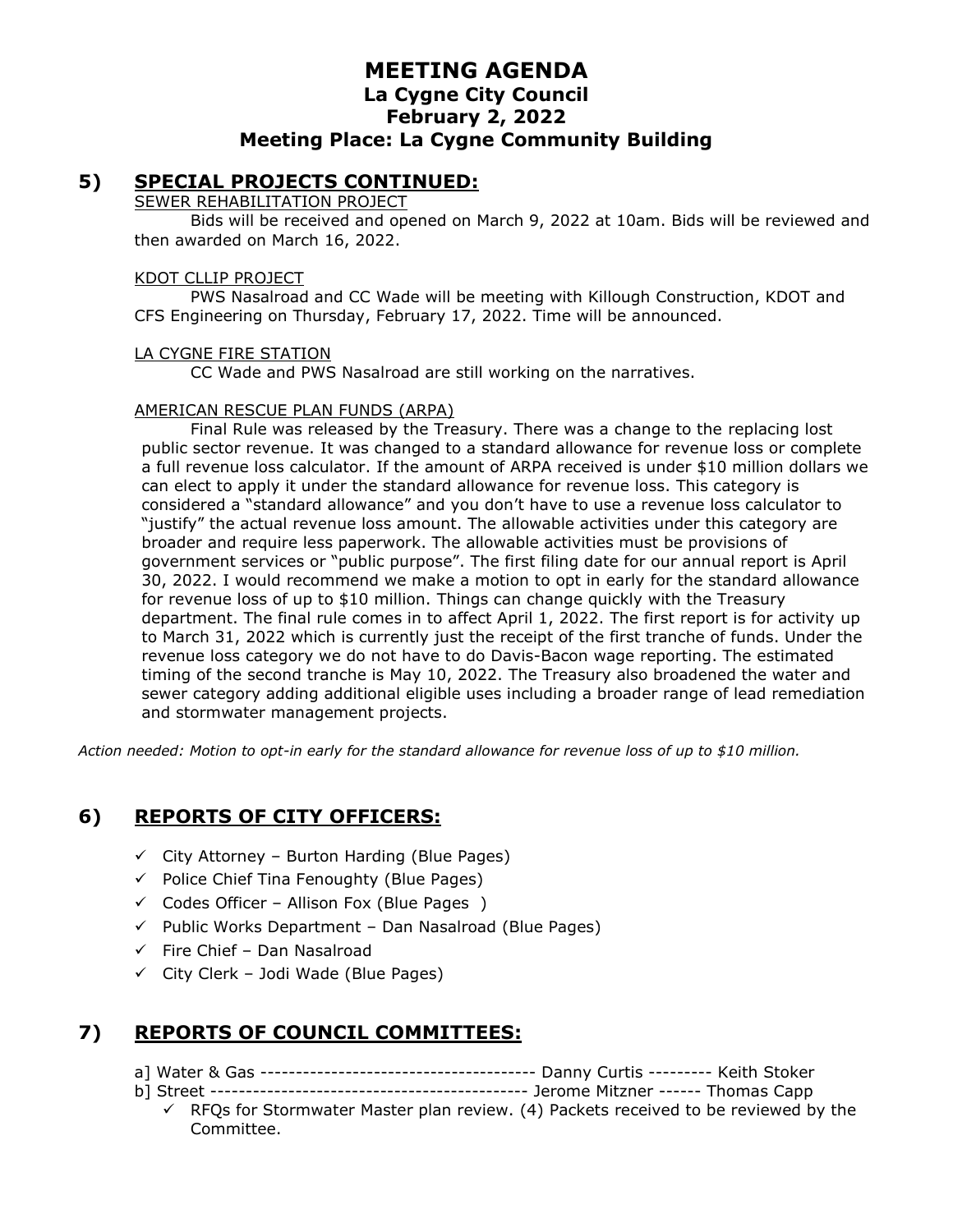### **MEETING AGENDA La Cygne City Council February 2, 2022 Meeting Place: La Cygne Community Building**

### **7) REPORTS OF COUNCIL COMMITTEES CONTINUED:**

- c] Sewer ---------------------------------------------- Keith Stoker --------- Thomas Capp
- d] Cemetery ------------------------------------------ Danny Curtis -------- David Brenneman
- e] Public Safety --------------------------------------- Jerome Mitzner ----- Keith Stoker
	- ✓ Guide for renters, landlords, and homeowners (At the Table). Utility Clerk Gore has also acquired a copy of Pleasanton, KS and Osawatomie, KS landlord policy and programs.
- f] Community Building ------------------------------ David Brenneman -----Thomas Capp
- h] Employee Relations & Training ------------------ Jerome Mitzner ------ Danny Curtis
- d] Park ------------------------------------------------ David Brenneman
	- Bylaws for the La Cygne Community Park Board were approved by the Park Board and sent forward for the Board of Trustees to approve. Ordinance will be handled in New Business.

# **8) SPECIAL COMMITTEE REPORTS:**

- a] Emergency Management None
- b] Swanfest Committee None

c] Planning & Zoning Commission – Completed review of community Survey questions. Will be releasing the survey the second week of February and is looking at either March 22 or March 24 for the first community workshop for the Comp Plan revision. The Commission was giving the information regarding lot 602 N. 5<sup>th</sup> street and is researching information to create a recommendation.

# **9) UNFINISHED BUSINESS:**

a] 307 Swan Street. Property owned by Lincoln Township. AMR has moved out of the building in to the new location. Would the City of La Cygne have any interest in leasing the building from Lincoln Township? **(Tentative date of February 9 at 6pm to meet with Lincoln Township Trustee)**

b] Installation of an electrical pedestal in Thayer Park to provide power at the small shelter during Halloween and Christmas. CC Wade can get a quote from an electrician and Evergy regarding the installation of a pedestal and meter. The Chamber meeting was cancelled for January and will reconvene in February 2022. **(February 9 is the next Chamber meeting)**

# **10) NEW BUSINESS**

a] Resolution No. \_\_\_\_\_ enabling fees established by the City and referenced within the city code of the City of La Cygne, KS. (White Pages 13-14).

- Prior Costs were \$16.13, \$19.22, \$22.22 for 2021 service.
- New Costs are \$16.86, \$19.86, \$22.86 for 2022 service.

*Action needed: Motion to approve Resolution No. \_\_\_\_.*

b] Chapter XI. Public Property, Article 2, Section 11-201.1: By-Laws of the La Cygne Community Park Board. (White Pages 15-18) ORDINANCE IS IN THE BLUE PAGES .

*Action needed: Motion to approve the Ordinance.*